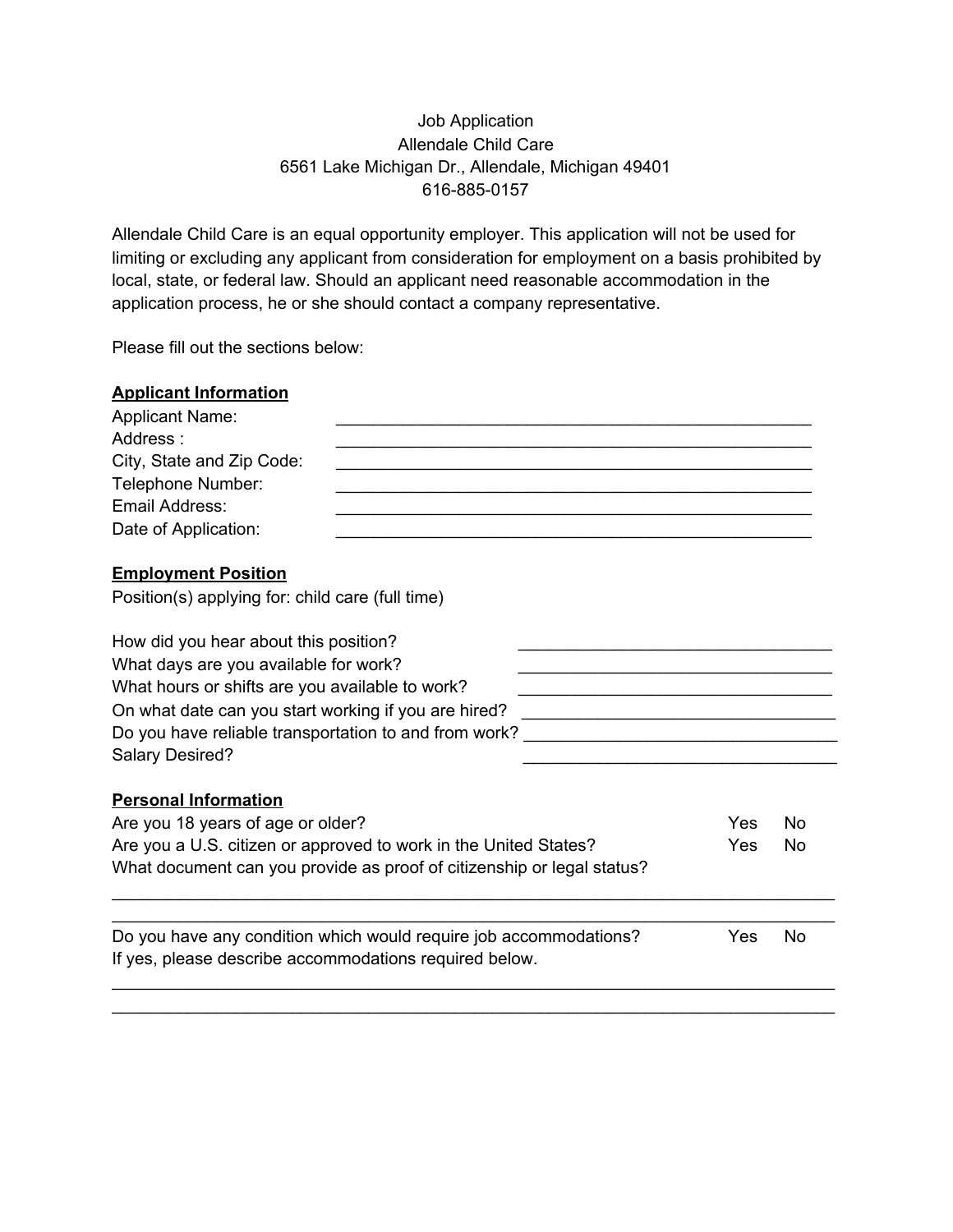Have you ever been convicted of a criminal offense (felony or misdemeanor)? If yes, please state the nature of the crime(s), when and where convicted and disposition of the case?

\_\_\_\_\_\_\_\_\_\_\_\_\_\_\_\_\_\_\_\_\_\_\_\_\_\_\_\_\_\_\_\_\_\_\_\_\_\_\_\_\_\_\_\_\_\_\_\_\_\_\_\_\_\_\_\_\_\_\_\_\_\_\_\_\_\_\_\_\_\_\_\_\_\_\_\_ \_\_\_\_\_\_\_\_\_\_\_\_\_\_\_\_\_\_\_\_\_\_\_\_\_\_\_\_\_\_\_\_\_\_\_\_\_\_\_\_\_\_\_\_\_\_\_\_\_\_\_\_\_\_\_\_\_\_\_\_\_\_\_\_\_\_\_\_\_\_\_\_\_\_\_\_

### **Job Skills/Qualifications**

Please list below the skills and qualifications you process for the position for which you are applying:

 $\_$  ,  $\_$  ,  $\_$  ,  $\_$  ,  $\_$  ,  $\_$  ,  $\_$  ,  $\_$  ,  $\_$  ,  $\_$  ,  $\_$  ,  $\_$  ,  $\_$  ,  $\_$  ,  $\_$  ,  $\_$  ,  $\_$  ,  $\_$  ,  $\_$  ,  $\_$  ,  $\_$  ,  $\_$  ,  $\_$  ,  $\_$  ,  $\_$  ,  $\_$  ,  $\_$  ,  $\_$  ,  $\_$  ,  $\_$  ,  $\_$  ,  $\_$  ,  $\_$  ,  $\_$  ,  $\_$  ,  $\_$  ,  $\_$  ,  $\_$  ,  $\_$  ,  $\_$  ,  $\_$  ,  $\_$  ,  $\_$  ,  $\_$  ,  $\_$  ,  $\_$  ,  $\_$  ,  $\_$  ,  $\_$  ,  $\_$  ,  $\_$  ,  $\_$  ,  $\_$  ,  $\_$  ,  $\_$  ,  $\_$  ,  $\_$  ,  $\_$  ,  $\_$  ,  $\_$  ,  $\_$  ,  $\_$  ,  $\_$  ,  $\_$  ,  $\_$  ,  $\_$  ,  $\_$  ,  $\_$  ,  $\_$  ,  $\_$  ,  $\_$  ,  $\_$  ,  $\_$  ,  $\_$  ,  $\_$  ,  $\_$  ,  $\_$  ,  $\_$  ,  $\_$  ,  $\_$  ,  $\_$  ,  $\_$  ,  $\_$  ,  $\_$  ,  $\_$  ,  $\_$  ,  $\_$  ,  $\_$  ,  $\_$  ,  $\_$  ,  $\_$  ,  $\_$  ,  $\_$  ,  $\_$  ,  $\_$  ,  $\_$  ,  $\_$  ,  $\_$  ,  $\_$  ,  $\_$  ,  $\_$  ,  $\_$  ,  $\_$  ,  $\_$  ,  $\_$  ,  $\_$  ,  $\_$  ,  $\_$  ,  $\_$  ,  $\_$  ,  $\_$  ,  $\_$  ,  $\_$  ,  $\_$  ,  $\_$  ,  $\_$  ,  $\_$  ,  $\_$  ,  $\_$  ,  $\_$  ,  $\_$  ,  $\_$  ,  $\_$  ,  $\_$  ,  $\_$  ,  $\_$  ,  $\_$  ,  $\_$  ,  $\_$  ,  $\_$  ,  $\_$  ,  $\_$  ,  $\_$  ,  $\_$  ,  $\_$  ,  $\_$  ,  $\_$  ,  $\_$  ,  $\_$  ,  $\_$  ,  $\_$  ,  $\_$  ,  $\_$  ,  $\_$  ,  $\_$  ,  $\_$  ,  $\_$  ,  $\_$  ,  $\_$  ,  $\_$  ,  $\_$  ,  $\_$  ,  $\_$  ,  $\_$  ,  $\_$  ,  $\_$  ,  $\_$  ,  $\_$  ,  $\_$  ,  $\_$  ,  $\_$  ,  $\_$  ,  $\_$  ,  $\_$  ,  $\_$  ,  $\_$  ,  $\_$  ,  $\_$  ,  $\_$  ,  $\_$  ,  $\_$  ,  $\_$  ,  $\_$  ,  $\_$  ,  $\_$  ,  $\_$  ,  $\_$  ,  $\_$  ,  $\_$  ,  $\_$  ,  $\_$  ,  $\_$  ,  $\_$  ,  $\_$  ,  $\_$  ,

(Note: Allendale Child Care complies with the ADA and considers reasonable accommodation measures that may be necessary for eligible applicants/employees to perform essential functions. It is possible that a hire may be tested on skill/agility and may be subject to medical examination conducted by a medical professional.)

### **Education and Training**

| High school:<br>Name<br>Location (City, State)                                                                             |  |  |  |
|----------------------------------------------------------------------------------------------------------------------------|--|--|--|
| <b>Year Graduated</b>                                                                                                      |  |  |  |
| Degree Earned                                                                                                              |  |  |  |
| College/University:<br>Name                                                                                                |  |  |  |
| Location (City, State)                                                                                                     |  |  |  |
| <b>Year Graduated</b>                                                                                                      |  |  |  |
| Degree Earned                                                                                                              |  |  |  |
| <b>Vocational School/Specialized Training:</b><br>Name<br>Location (City, State)<br><b>Year Graduated</b><br>Degree Earned |  |  |  |
| Military:                                                                                                                  |  |  |  |
| Are you a member of the Armed Services?                                                                                    |  |  |  |
| What branch of the military did you enlist?                                                                                |  |  |  |
| What was your military rank when discharged? ___________________________________                                           |  |  |  |
| How many years did you serve in the military?                                                                              |  |  |  |
| What military skills do you possess that would be an asset for this position?                                              |  |  |  |
|                                                                                                                            |  |  |  |

\_\_\_\_\_\_\_\_\_\_\_\_\_\_\_\_\_\_\_\_\_\_\_\_\_\_\_\_\_\_\_\_\_\_\_\_\_\_\_\_\_\_\_\_\_\_\_\_\_\_\_\_\_\_\_\_\_\_\_\_\_\_\_\_\_\_\_\_\_\_\_\_\_\_\_\_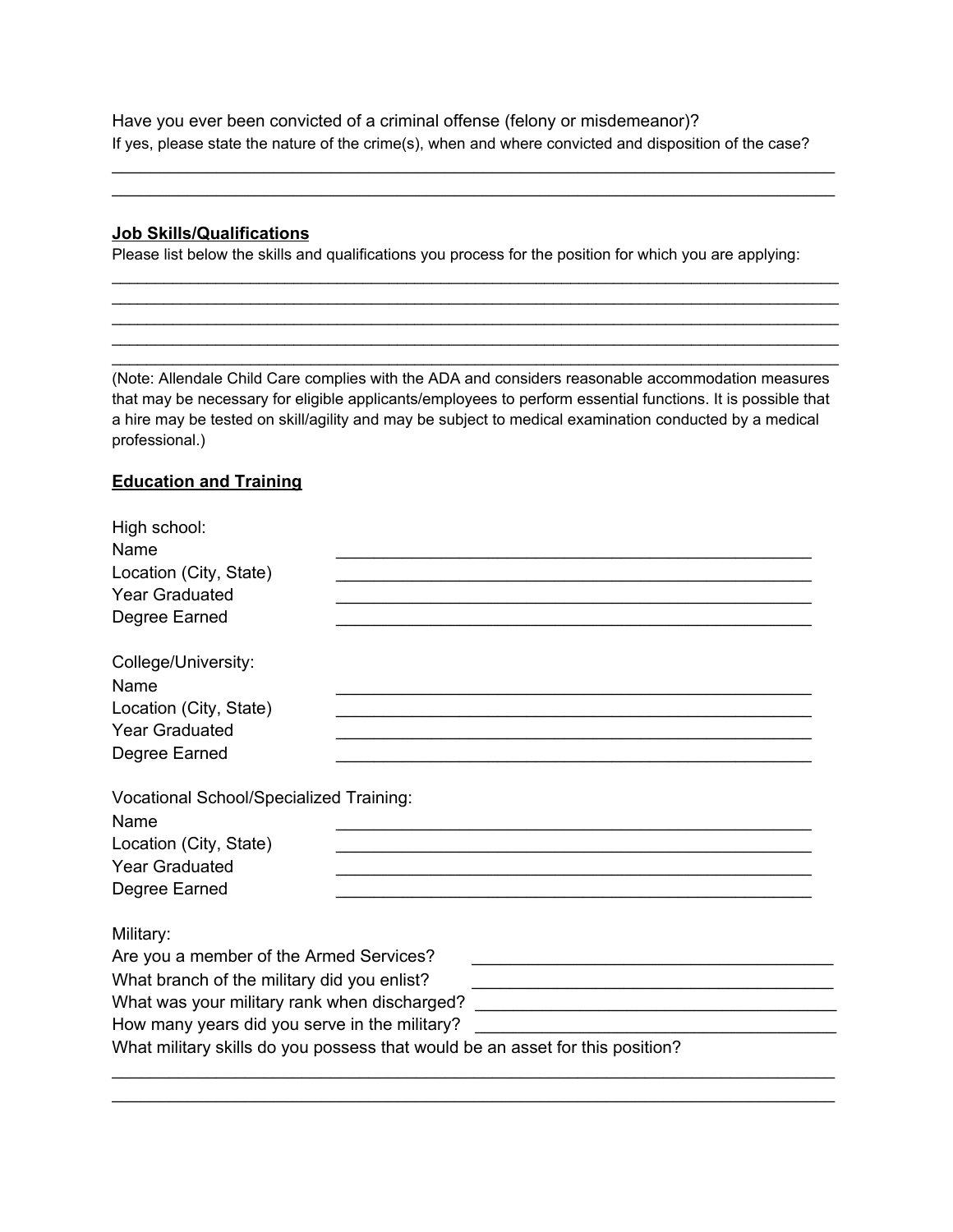## **Previous Employment**

| <b>Employer Name:</b>    |                                                                                                                        |
|--------------------------|------------------------------------------------------------------------------------------------------------------------|
| Job Title:               |                                                                                                                        |
| <b>Supervisor Name:</b>  |                                                                                                                        |
| <b>Employer Address:</b> | <u> 1989 - Johann Harry Harry Harry Harry Harry Harry Harry Harry Harry Harry Harry Harry Harry Harry Harry Harry</u>  |
|                          |                                                                                                                        |
|                          |                                                                                                                        |
| Dates Employed:          |                                                                                                                        |
| Reason for leaving:      |                                                                                                                        |
|                          |                                                                                                                        |
| <b>Employer Name:</b>    |                                                                                                                        |
| Job Title:               |                                                                                                                        |
| <b>Supervisor Name:</b>  |                                                                                                                        |
| <b>Employer Address:</b> | <u> 1989 - Johann Stoff, amerikansk politiker (d. 1989)</u>                                                            |
|                          |                                                                                                                        |
|                          |                                                                                                                        |
| Dates Employed:          | <u> 1989 - Johann Stoff, deutscher Stoffen und der Stoffen und der Stoffen und der Stoffen und der Stoffen und der</u> |
| Reason for leaving:      | <u> 1989 - Johann John Stoff, deutscher Stoffen und der Stoffen und der Stoffen und der Stoffen und der Stoffen u</u>  |
|                          |                                                                                                                        |
| <b>Employer Name:</b>    |                                                                                                                        |
| Job Title:               |                                                                                                                        |
| <b>Supervisor Name:</b>  |                                                                                                                        |
| <b>Employer Address:</b> |                                                                                                                        |
|                          |                                                                                                                        |
|                          |                                                                                                                        |
| Dates Employed:          | <u> 1989 - Johann John Stein, mars et al. 1989 - John Stein, mars et al. 1989 - John Stein Stein Stein Stein Stein</u> |
| Reason for leaving:      |                                                                                                                        |

# **References**

Please provide 3 personal and professional reference(s) below:

| Reference | Contact Information |
|-----------|---------------------|
|           |                     |
|           |                     |
|           |                     |

# **Additional Information:**

Child care experience